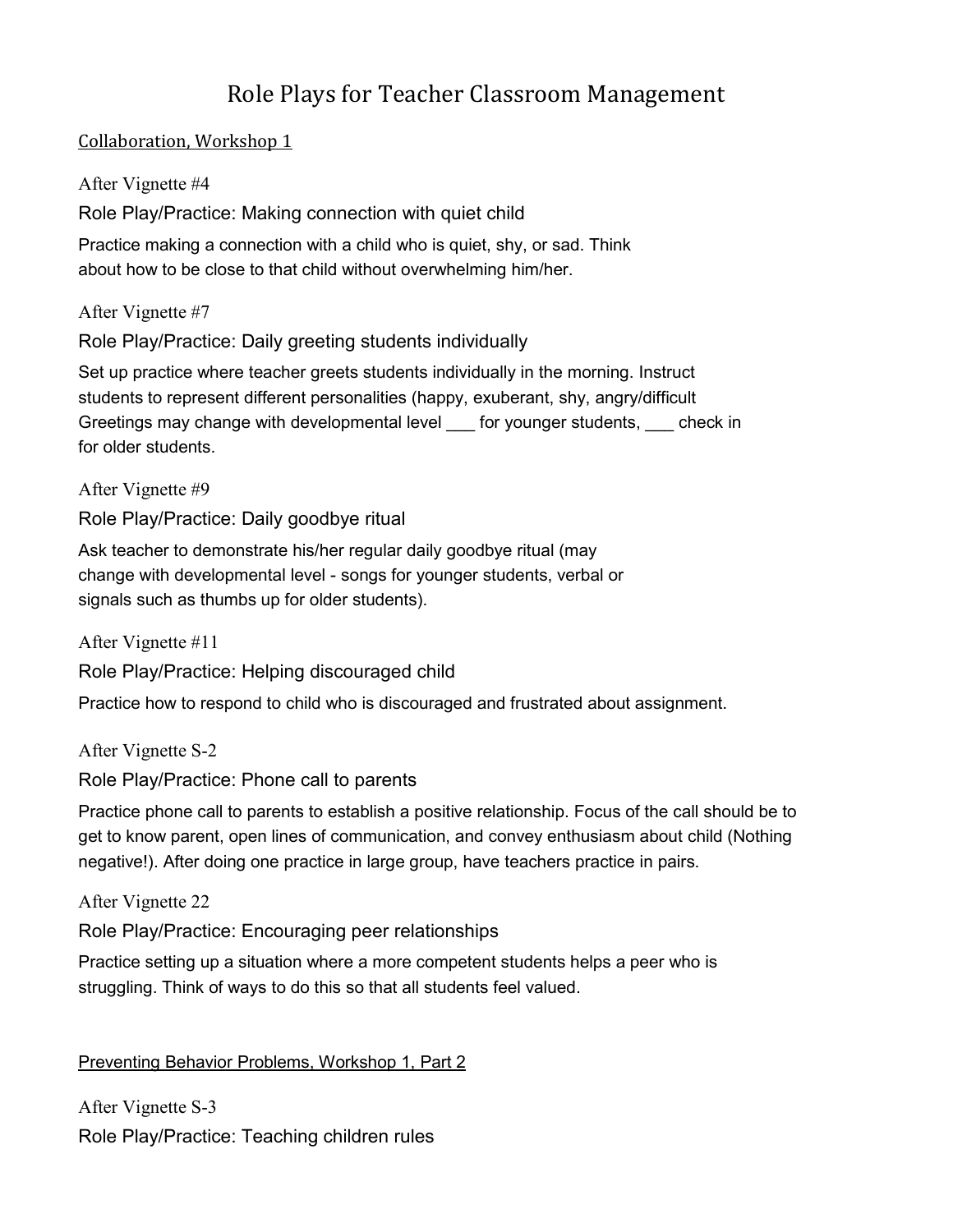Break teachers into groups of 4-5 people. Assign each group one rule and ask the group to brainstorm developmentally appropriate ways of helping students understand the rule (e.g. role plays or games students might do, visual cues). Then have the group pick a teacher to demonstrate how to teach to his/her students, using their brainstorm ideas.

After Vignette #5

Role Play/Practice: Sharing stretch games

Ask teachers to share stretch break games or songs they use in their classes. Have at least one teacher teach his/her song/game to the whole group.

After Vignette #9

Role Play/Practice: Transitions

Have a teacher practice leading a transition including a warning and then directions for the actual transition. Coach him/her to praise students who are ready. Use developmental principles to suit age group of students.

After Vignette S-7

Role Play/Practice: Opening circle time

Practice a transition to circle time. Emphasize beginning a song or other interesting activity that will capture student attention and minimize waiting. Have students join circle at various points. Have teacher focus on students who are engaged; ignore those who are not.

After Vignette 25 Role Play/Practice: Commands

Have a teacher give clear, positive commands for a transition (make situation developmentally appropriate to age group).

After Vignette 26 Role Play/Practice: Positive commands Replay the above vignette, having a teacher restate the commands in a clear and positive way.

After Vignette 29 Role Play/Practice: Respectful commands Replay this vignette using clear, respectful commands.

After Vignette 41

Role Play/Practice: Nonverbal signals

Have a teacher practice using a nonverbal signal while conducting circle time (e.g. finger to mouth/quiet hand up).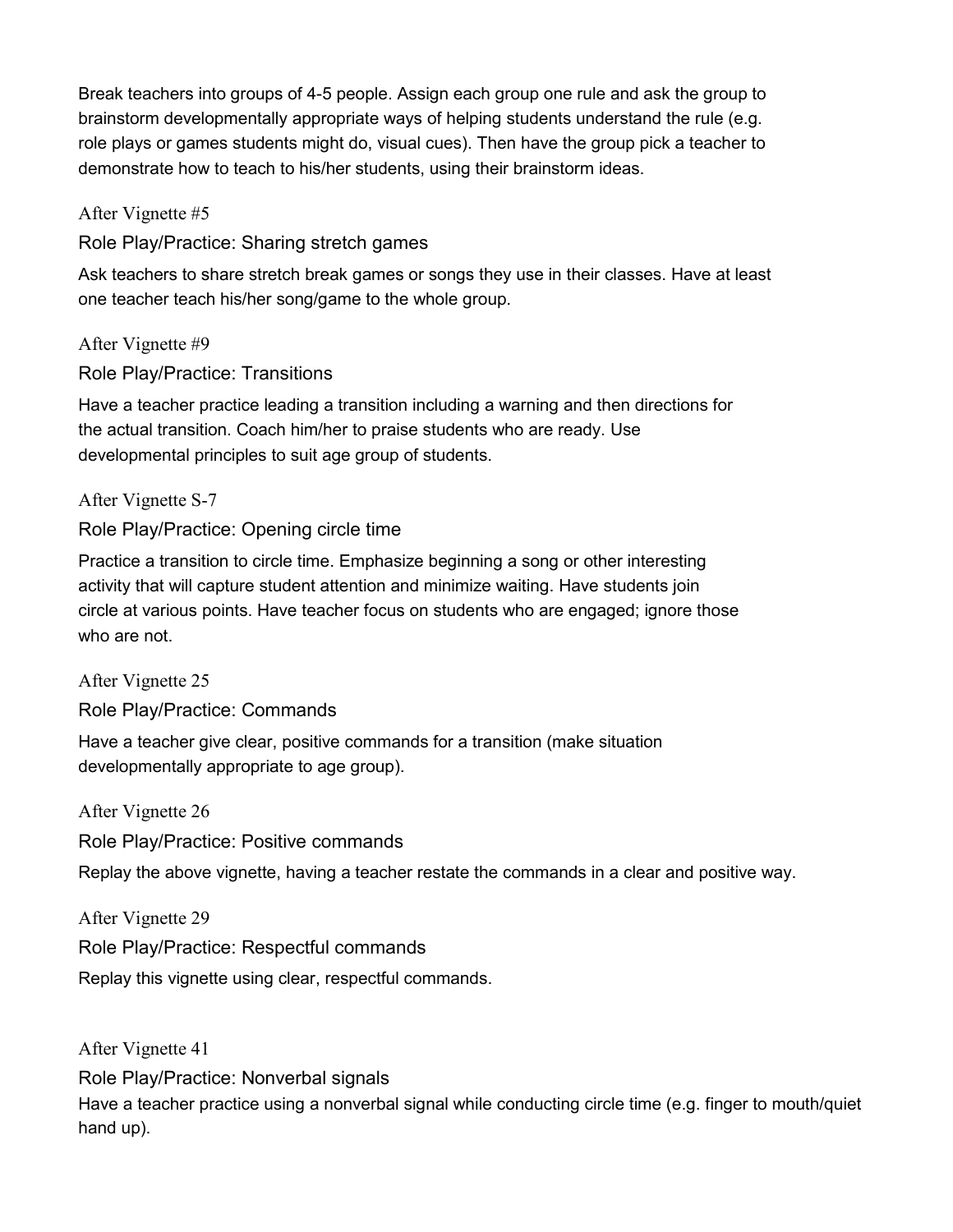### The Importance of Teacher Attention, Coaching and Praise; Workshop 2

### After Vignette #4 (2)

Role Play/Practice: Academic Coaching (large group)

Have a "child" play in front of room with large legos, blocks, or some other unstructured toy. Have each teacher take a turn to come up and give 2-3 descriptive academic comments (colors, shapes, numbers, positions, objects, actions). Pause this role play several times to process the kinds of comments being made. Ask teachers to try to limit questions . Instruct child to be well behaved.

### Role Play/Practice: Academic Coaching (small groups)

Break up group into triads to practice academic coaching. One teacher is "child," one is "teacher," and one is an observer. After the practice, the observer summarizes and praises the type of academic coaching done. The "child" gives feedback about his/her feelings during the role play. Specify that the child should be well behaved.

After Vignette #5

#### Role Play/Practice

Ask a teacher to circulate among several students who are working on academic tasks. Challenge him/her to give each student a descriptive praise, using the list of academic persistence coaching statements.

After Vignette #8

Role Play/Practice:

Re-do the above sequence, using specific labeled praise and positive affect.

After Vignette #10 Role Play/Practice: Re-do this praise, focusing on the positive.

#### After Vignette #17

Role Play/Practice: Praising positive social behaviors

Set up a situation where children are following directions, listening, or attending (e.g. lining up, circle time, transitioning). Have teacher focus on praising positive behaviors (listening, hands to self, calm bodies). Ignore minor off-task behavior.

After Vignette S-10 (2)

Role Play/Practice: Social Coaching (large group)

Choose two teachers to be students and have them play cooperatively with toys. Have a teacher use social coaching (use hand out) to reinforce helping, sharing, waiting, taking turns, etc.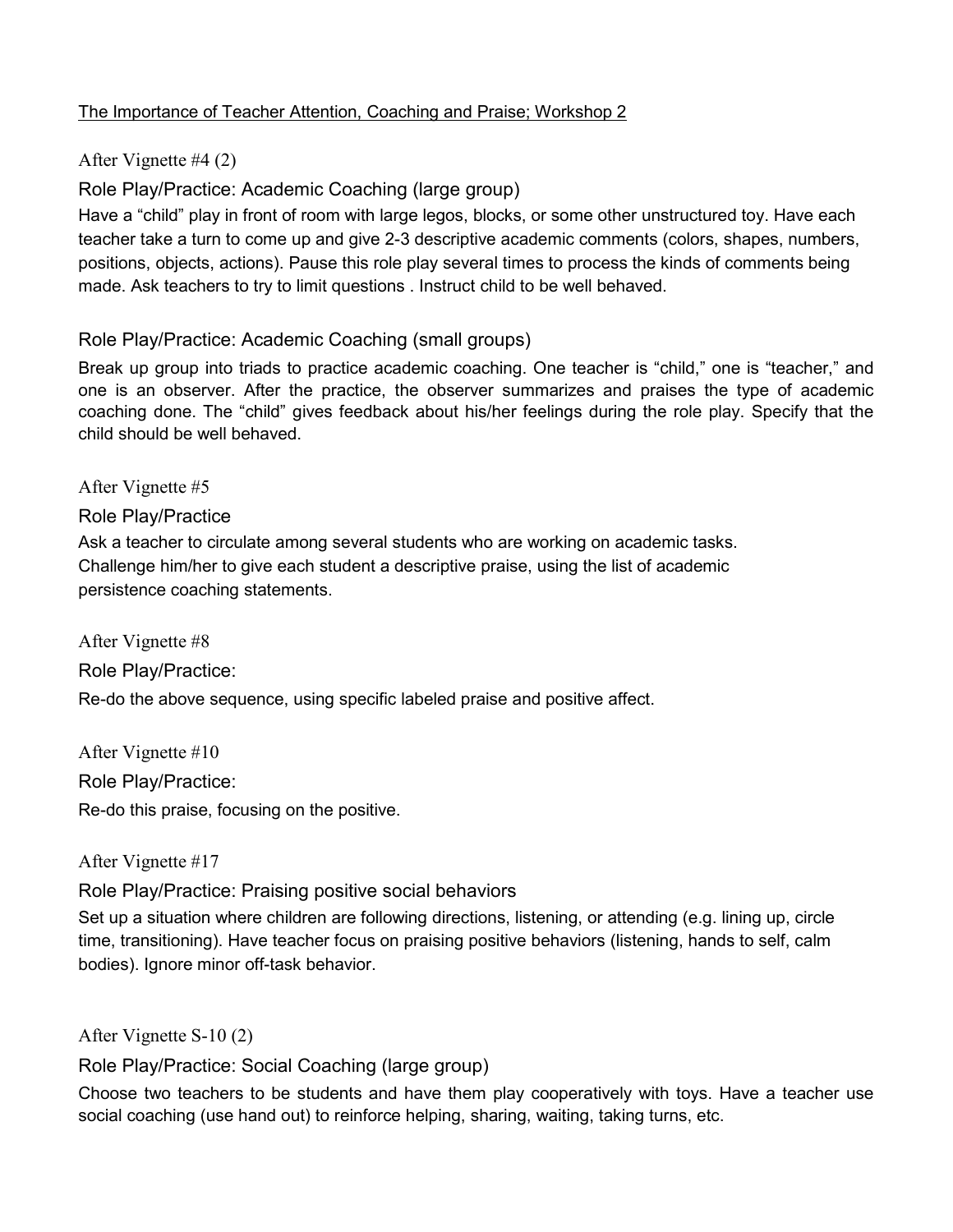Role Play/Practice: Social Coaching (small group)

Break up into small groups. Ask several teachers to role play being children while one "teacher" practices social coaching and one is an "observer." After the practice, the observer gives feedback on the types of social behaviors coached. The "children" give feedback about their feelings. (Use the Teacher as Social Coach handout.) Reiterate instructions for children to be cooperative.

After Vignette #20

Role Play/Practice—Proximal Praise

Pick several participants to be students and ask a teacher to model/demonstrate proximity praise.

After Vignette #24

Role Play/Practice: Ignoring

Set up a practice with a student calling out answers. Coach teacher to ignore calling out, and praise prompt and quiet hands.

After Vignette #28

Role Play/Practice: Persistence coaching

Practice persistence coaching using the academic/persistence coaching handout. Have teachers praise persistence, trying hard, keeping at it, trying again, sticking with it.

After Vignette #41

Role Play/Practice

Ask a teacher to demonstrate giving praise about a child or group to another adult (another teacher or parent).

After Vignette #44

Role Play/Practice:

Set up a scenario where teacher has a child praise peer or select a peer based on appropriate behaviors.

After Vignette #56

Role Play: Emotion Coaching (Optional, or do in Workshop #6)

Whole Group Role-Play

Ask two or three teachers to be students and one to be a teacher. While the "children" play, ask teachers to practice emotion coaching by focusing on the children's feelings and how they are managing their behaviors. For example, "That is really frustrating, but you are keeping your body really calm." (See emotion coaching handout.)

### Small Group Practice:

Break teachers into sets of five and practice with three people playing the role of children, one as teachers, and one observer. Practice coaching and praise using persistence, social and emotion coaching. (Bring blocks, crayons and puzzles to training.)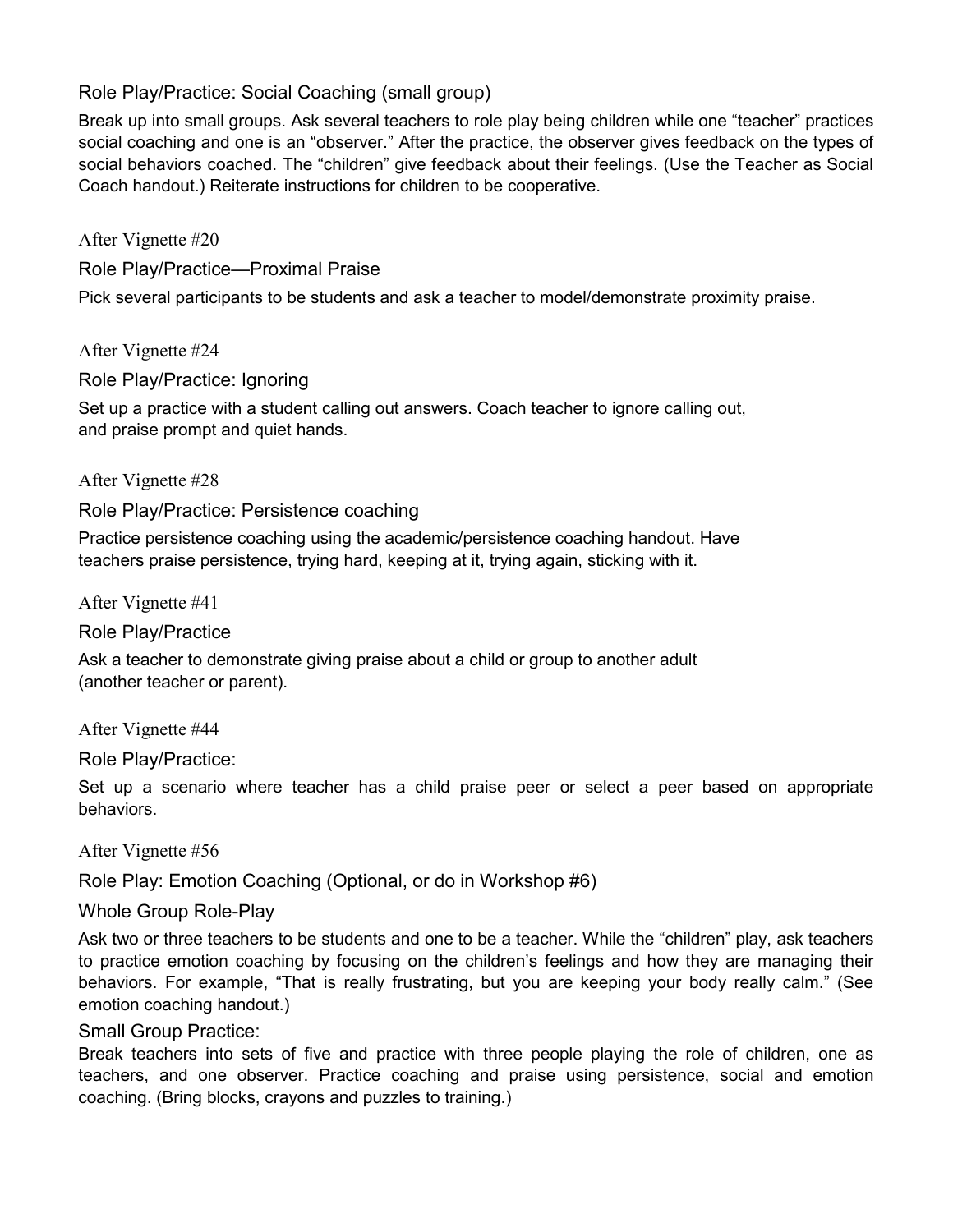#### Motivating Children Through Incentives; Workshop 3

After Vignette #3

### Role Play/Practice: Transition incentive

Set up a role play using incentives for a transition time. Have the teacher use a transition warning, clearly give instructions for the transition, and then use a developmentally appropriate system to reward child who follows directions (hand stamp, getting to line up first, ticket, or points). Make sure to combine incentive with coaching and descriptive praise. Instruct a group of children to get ready at different rates, so teacher can practice giving incentives as children are ready, but make sure all children do comply with directions.

After Vignette S-14

Role Play/Practice:

Re-run the prior vignette using strategies to make the green patrol even more developmentally effective. For example, set up a situation where children earn a chip immediately after walking quietly to circle time.

After Vignette #9

### Role Play/Practice: Not earning reward

Set up a scenario where a child does not earn a specified reward. Have teacher give this information to the student in a way that focuses on future chances for success.

After Vignette #13

Role Play/Practice: Spontaneous rewards

Set up a circle time and have teacher use a spontaneous reward to highlight children who are paying attention.

After Vignette #17 Role Play/Practice: Enthusiasm

Re-run the vignettes above with a focus on giving the stars with enthusiasm.

After Vignette #23

Role Play/Practice: Students rewarding peers

Set up a role play where one student gets to reward a privlege to another student who is following directions. Coach the teacher to be specific about the expected behavior and to follow up with praise for the student's choice.

After Vignette #25

Role Play/Practice: First/Then

Set up a practice using the "first/then" rule (e.g. first you finish cleaning up, then you can have a snack).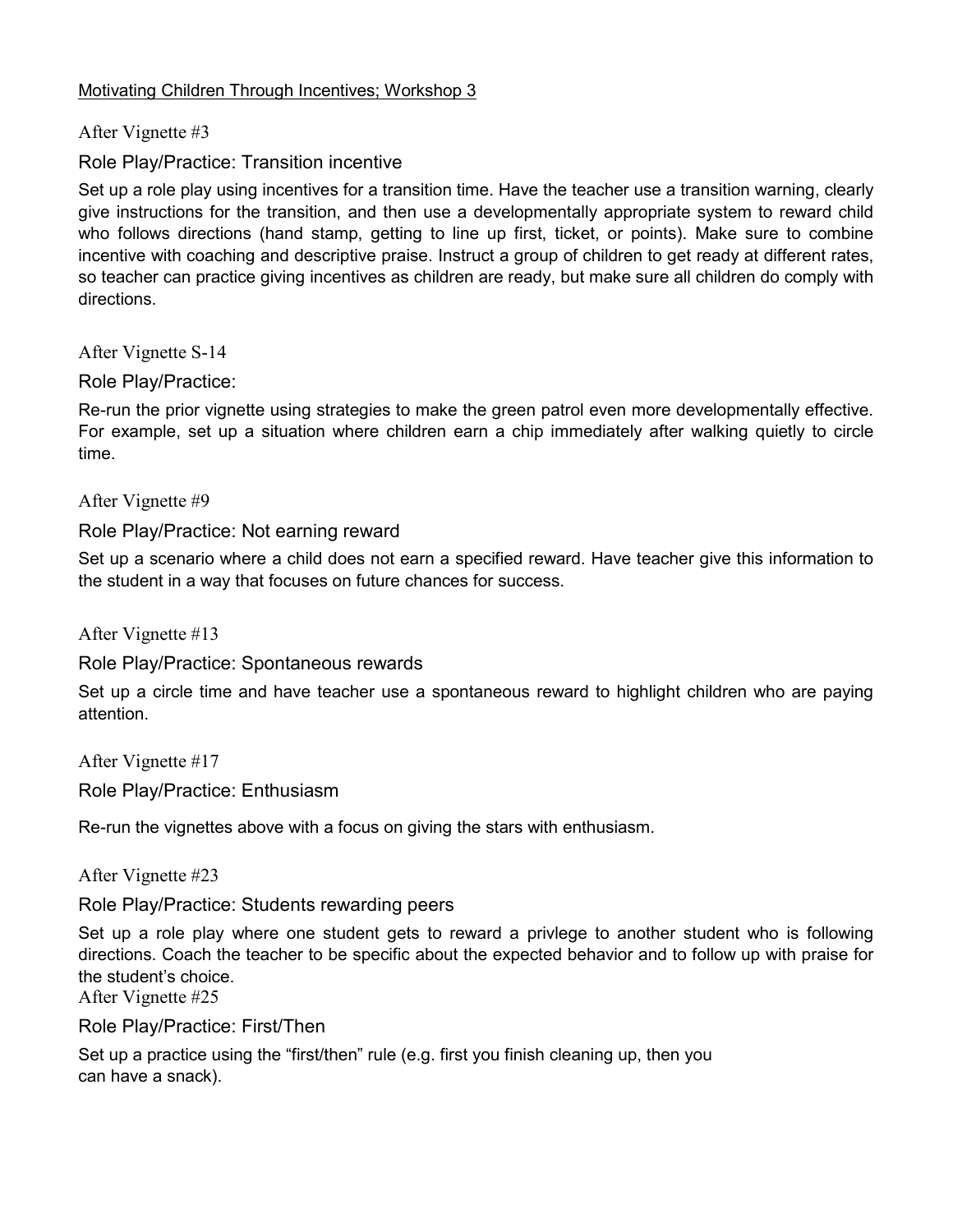After Vignette #28 Role Play/Practice: Sharing with parents Practice sharing a success with parents with at the end of day pick up or in a phone call.

Decreasing Inappropriate Behavior; Workshop 4 and Workshop 5, Part 1

After Vignette #3

Role Play:

Teacher working with two students at table. One student is off task with minor disruptive behavior and the other student is mildly distracted but is working. Teacher ignores disruptive behavior, focuses on positive. Looks for chance to engage disruptive student.

Note: for all role plays with misbehavior, it is important to specify the level of misbehavior so that role play does not get out of hand. Misbehavior can get worse over the course of the session, but make sure that the teacher has an effective strategy to handle the misbehavior prior to starting the role play.

After Vignette S-27

Role Play:

Practice ignoring a tantrum during circle time. Instruct child to be loud, but not destructive. Brain storm with teachers ideas for keeping the class engaged while ignoring.

After Vignette S-29

Role Play/Practice: Ignore Circle Time Lesson Practice Activity

Have one person be teacher and share the problem your puppet Wally has about too much noise at circle time. You might explain when something like this happened to you when you were little.

Practice showing the children how to turn their bodies away and look at a specific spot while ignoring. Ask them to practice this.

Praise them for their great ignore muscles. You can even touch their arms and say how strong they are when they ignore.

Switch roles so every teacher gets a chance to practice this lesson.

After Vignette #17

Role Play:

Replay the prior scene, using positive direct commands, praise for compliance, and minimizing attention to negative behavior.

After Vignette #20

Role Play:

Practice using a positive verbal redirection to replay the prior scene.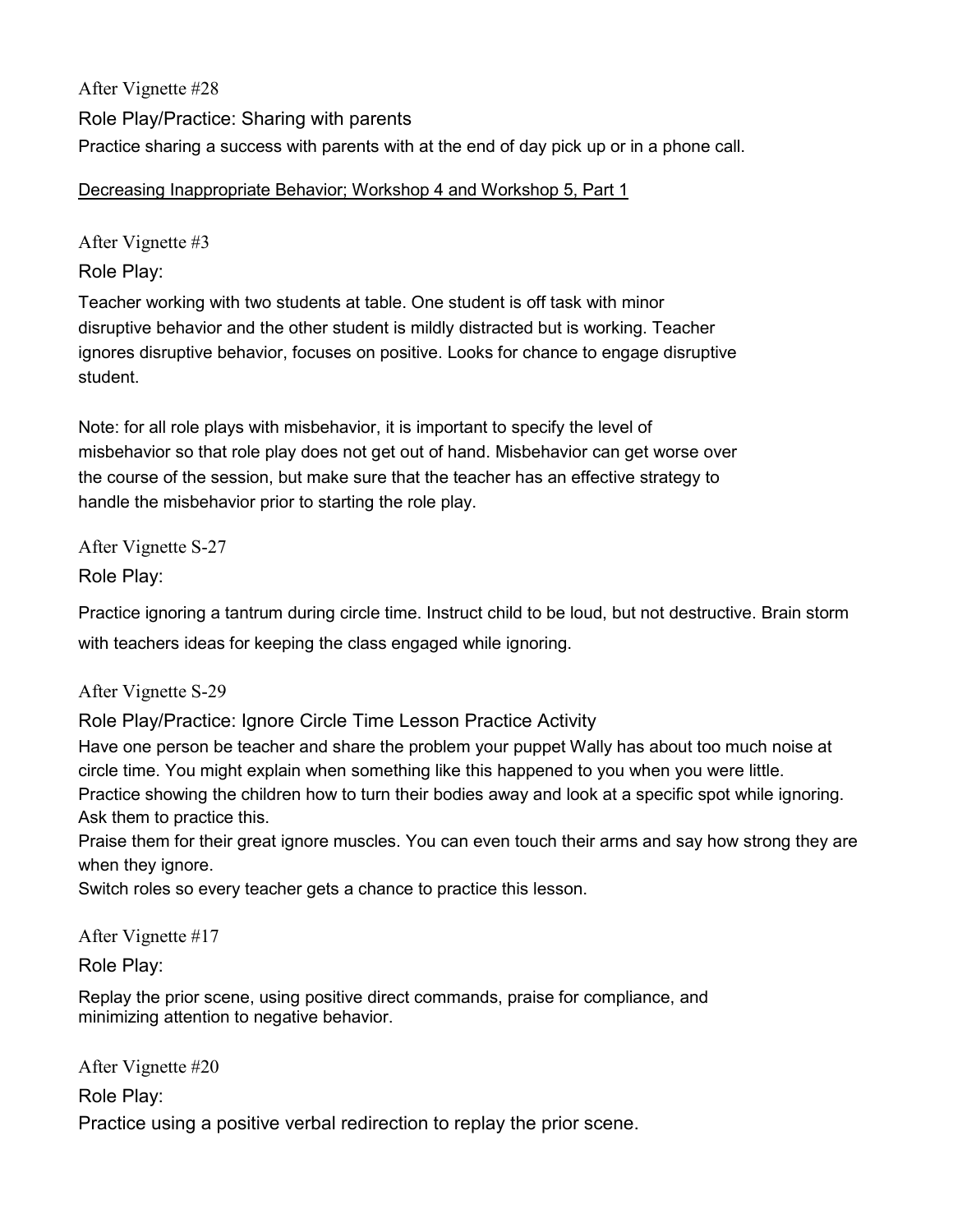### After Vignette #23

# Role Play: Contrasting styles

Set up a role play where child engages in disruptive and disrespectful behavior (name calling, back talk) during circle time. First, have teacher try to stop student with commands, threats, warnings. In other words - DO NOT ignore, but try to make child stop. Freeze role play and "re-do", first brain storming with the group about how to ignore this kind of extremely disruptive behavior (praise others for ignoring, make activity more fun, pull other children closer). Instruct teacher to look for a chance to praise or draw in disruptive child. In both role plays, child should be instructed to be very disruptive but NOT touch or hurt people or property. Other children in group should not join in disruptions. After both role plays are complete, ask teacher and student which role play gave each more power. Ask other students how they felt when teacher attended to disruptions versus ignored. Usually it will be clear that student has power in 1st role play and teacher is in control of 2nd role play.

After Vignette #36

# Role Play/Practice

Have teachers practice stating the logical consequences that they buzzed. Emphasize stating the warning in a calm, clear way and then following through when necessary.

After Vignette #38

Role Play/Practice

Do a role-play of ignoring a student who is crying and whining while giving praise to a student seated nearby. Demonstrate the "hit and run" strategy of giving attention as soon as you see appropriate behavior and withdrawing it when the negative behavior resumes.

# Decreasing Inappropriate Behavior, Workshop #5 Part 2

After Vignette S-31

Role Play/Practice

Break up into small groups of six or seven. Two people are teachers and the rest are students. The teachers practice explaining Time Out to the children in terms of what it is for and how the children can practice calming down.

### After S-33

Role Play/Practice - Model Explaining Time Out or Calm Down to Students

Group leader models how s/he explains Time Out to students at the beginning of the year. Ask the teachers to imagine they are students. Model explaining Time Out to them. Use Handout A on page 517 to help explain.

"You all did a great job of getting ready to listen today! Today I want to talk about something serious. I'm going to tell you what happens if you forget and break the rule about keeping your hands to yourself. This is a very friendly class, but sometimes kids forget and hit or hurt other people. If I see someone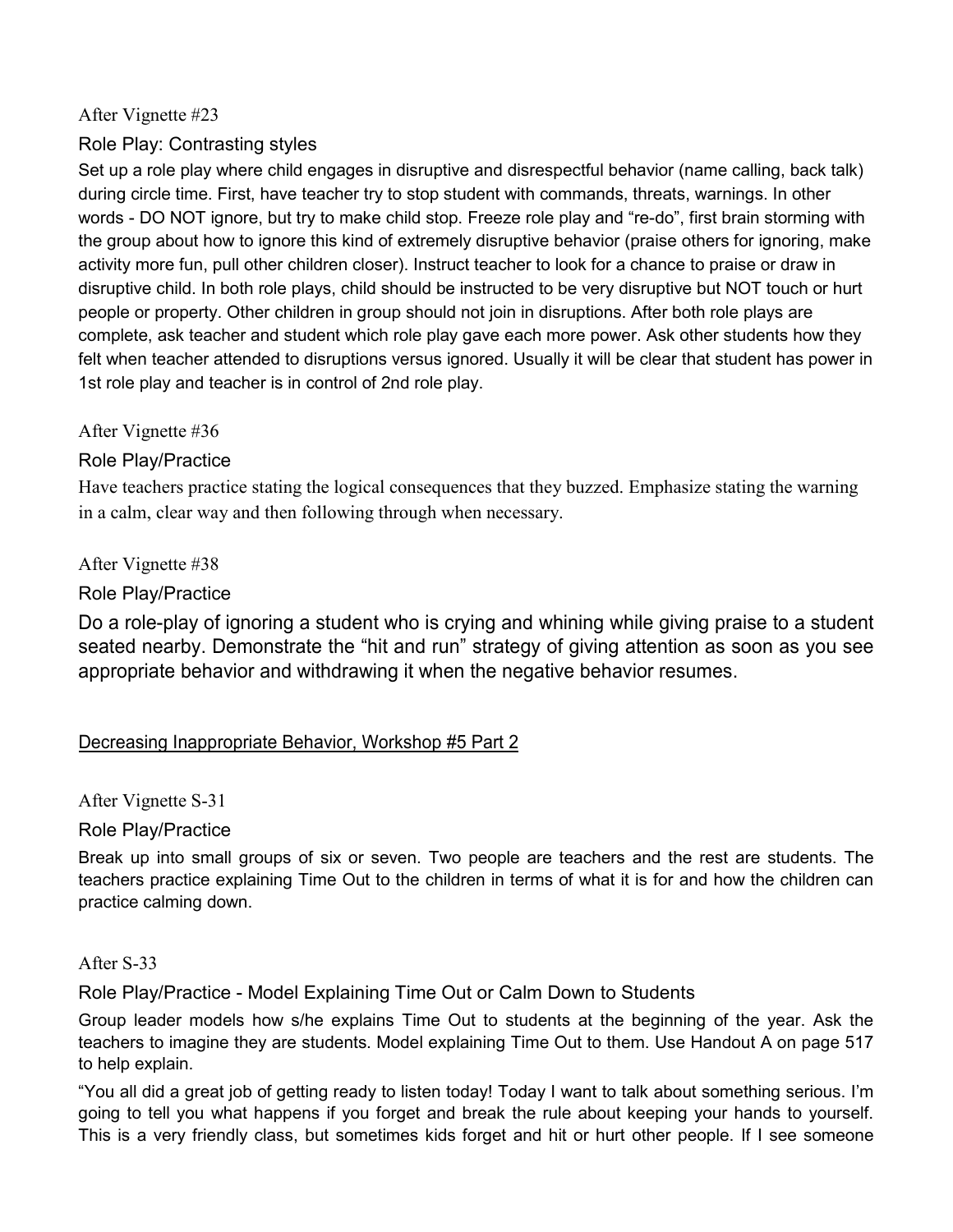hitting, I will ask him/her to go to Time Out (or another name, e.g., calm down chair, turtle chair). That is the Time Out chair, right over there. If I tell you to go to T.O., you should use your walking feet to walk to that chair. When you are in T.O., you should sit in the chair quietly and take deep breaths to calm down. No one will talk to you when you are in T.O. so that you can calm down in private. When I see that you are calm, I will tell you to walk back to the group. You can come and join the group and try again.

I am also going to keep track on this chart of any times I notice students staying calm in frustrating situations and talking about their feelings in an acceptable way. When your class earns 35 points we will plan a party."

### Role Play/Practice - What Happens When Someone Breaks the Rule

Next demonstrate Time Out by asking another adult to play the part of a student. Tell the class, "We're going to pretend that Ms. Jones is a kid named Sally and that she broke the rules and hurt another child (do NOT model the actual hitting). I am going to tell her to go to Time Out and we'll watch how calm she stays in Time Out."

"Sally, you broke the rule, you need to go to Time Out." (As Ms. Jones models walking calmly back to the T.O. chair, narrate her actions: "See how Sally is walking calmly. Look, she's sitting in the chair quietly and she is taking three deep breaths to calm down. I bet she is saying, 'I can do it, I can calm down.' Can you all take three deep breaths with me to practice? Good! Now, while Sally is in Time Out, do you know how we can help her? We can help by not looking at her and not talking to her–if we ignore her, she will be able to calm down in private. Okay, Sally's Time Out is over. Sally, you can come back to the circle.

When Sally comes back, she can say, "I'm embarrassed that I had to go to Time Out. DO you kids still like me? I feel like you might think I'm a bad kid." The teacher responds, "Everyone makes mistakes, Time Out is just a way to calm down and then try again. We still like you a lot!"

This discussion of the student's feelings who went to Time Out only occurs when the teacher is first teaching Time Out. After that when Time Out is over the student is engaged as quickly as possible into the classroom activities and the teacher looks for the first cooperative behavior to praise and give attention to. No warnings or reminders of why the student was sent to Time Out are necessary– remember it is a new learning trial now!

### Role Play/Practice—Calm Down Thermometer

Explain Time Out. Now that teachers have seen you demonstrate how to teach Time Out to students, demonstrate how to use the Anger Thermometer with students to teach them how to calm down. Use the laminated thermometer with the arrow card and use the self-talk, "I can do it," "I can calm down," "I can try again," and taking three deep breaths. Discuss art activities that can be done with the anger thermometer. Ask teachers to practice explaining anger thermometer in small groups.

### After S-37

### Role Play/Practice Basic Time Out:

Have the basic TO flow chart written on the flip chart. Pick a "teacher" and a "student" for the role play of this basic scenario. Before starting the role play, review the TO steps with the whole group. Have the child to pretend to hit another teacher and coach the teacher through giving the TO command, monitoring the TO, and having the child return to this group. Instruct the child to be compliant and cooperative with the TO procedure.

Next, re-do the same TO, but this time ask the child to be slightly disruptive during the TO, but to go and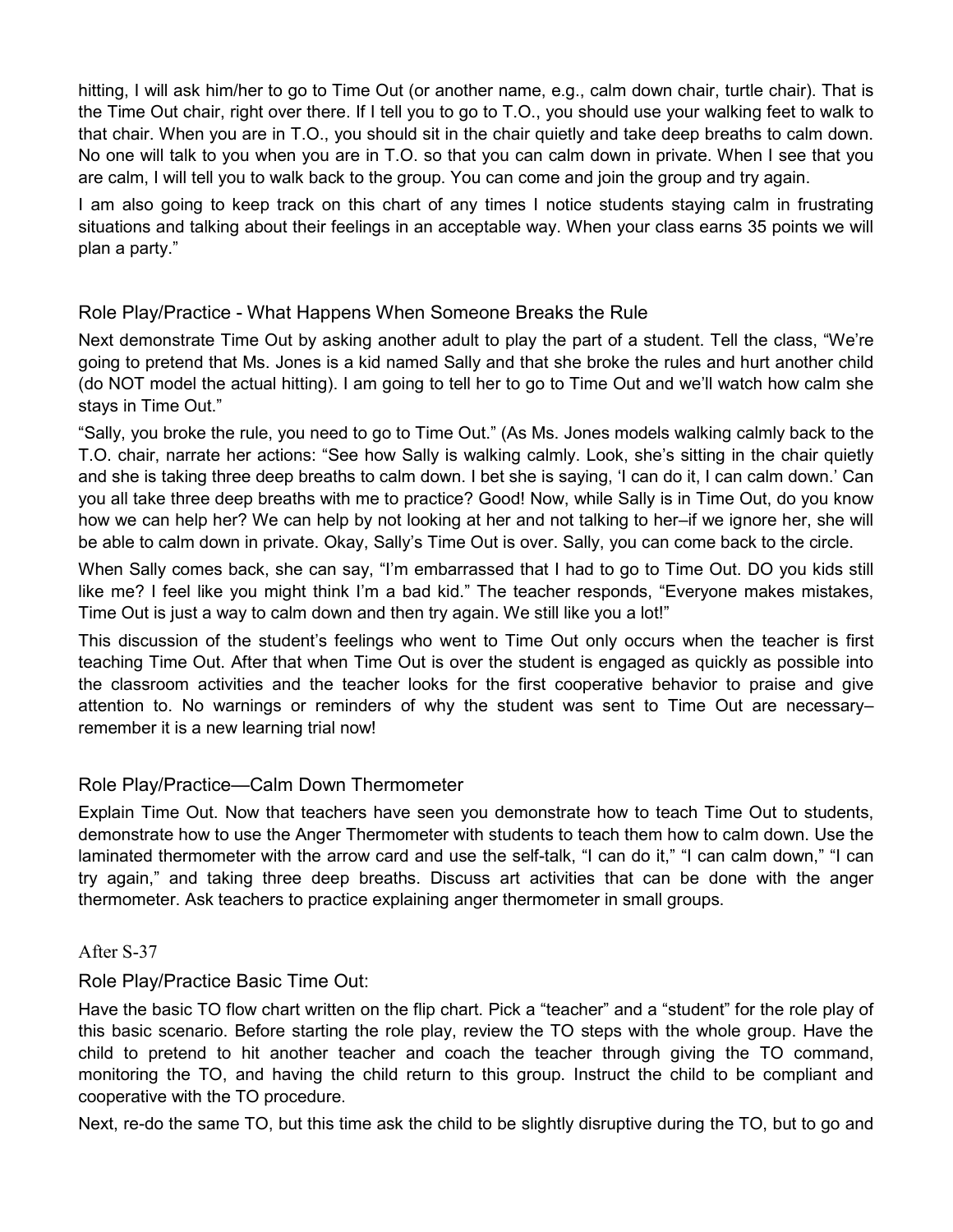stay in the TO chair. This time, coach the teacher to ignore the child's fussing, and to listen for calm quiet behavior. You might have another teacher coach this teacher to use positive self-talk while ignoring the child.

After Vignette S-38

Role Play/Practice Time Out where child resists (4-6 years old)

Put the second TO scenario on the flip chart (4-6 year old resists going to TO) and review the steps. Set up a role play where the child initially resists when the teacher tells him her to go to TO. Coach the teacher to use the command "you can go by yourself or I'll take you…" Practice one scenario where the child goes after this warning and another scenario where the child does not go, and the teacher needs to walk him/her to TO. Complete the TO sequence by waiting until the child is calm and then inviting him/her back.

After Vignette S-39

Role Play/Practice Time Out where child resists (6-8

years old):

Put the third TO scenario on the flip chart (6-8 year old resists going to TO) and review the steps. Discuss the relative merits of adding time or taking away a consequence. Set up a role play where an older child resists TO and the teacher issues a warning "If you don't go to TO now, then you will owe me 5 minutes of your compu er time." If the child chooses to go to TO, then the TO is carried out. If the child does **not go to TO, then the teacher issues the consequence and drops the TO.**

After Vignette S-40

Role Play/Practice: Thermometer lesson practice

Have one person be teacher and share the problem Wally had with his block tower being broken. Introduce the thermometer and have children move it up and down as they practice making mad faces, and calming themselves down with three deep breaths.

Lead the children in taking three deep breaths. Do it with them. Also have them say, "I can do it. I can calm down."

Some sample ideas to practice:

Your sister stole your toy. You lost a soccer game.

You accidently ripped your favorite book.

Your favorite TV show wasn't on.

# Emotional Regulation, Social Skills and Problem Solving; Workshop 6

After Vignette #3

Role Play/Practice:

Put teachers in small groups and give each a children's book containing a social problem. Have one teacher read the book and discuss with "students"